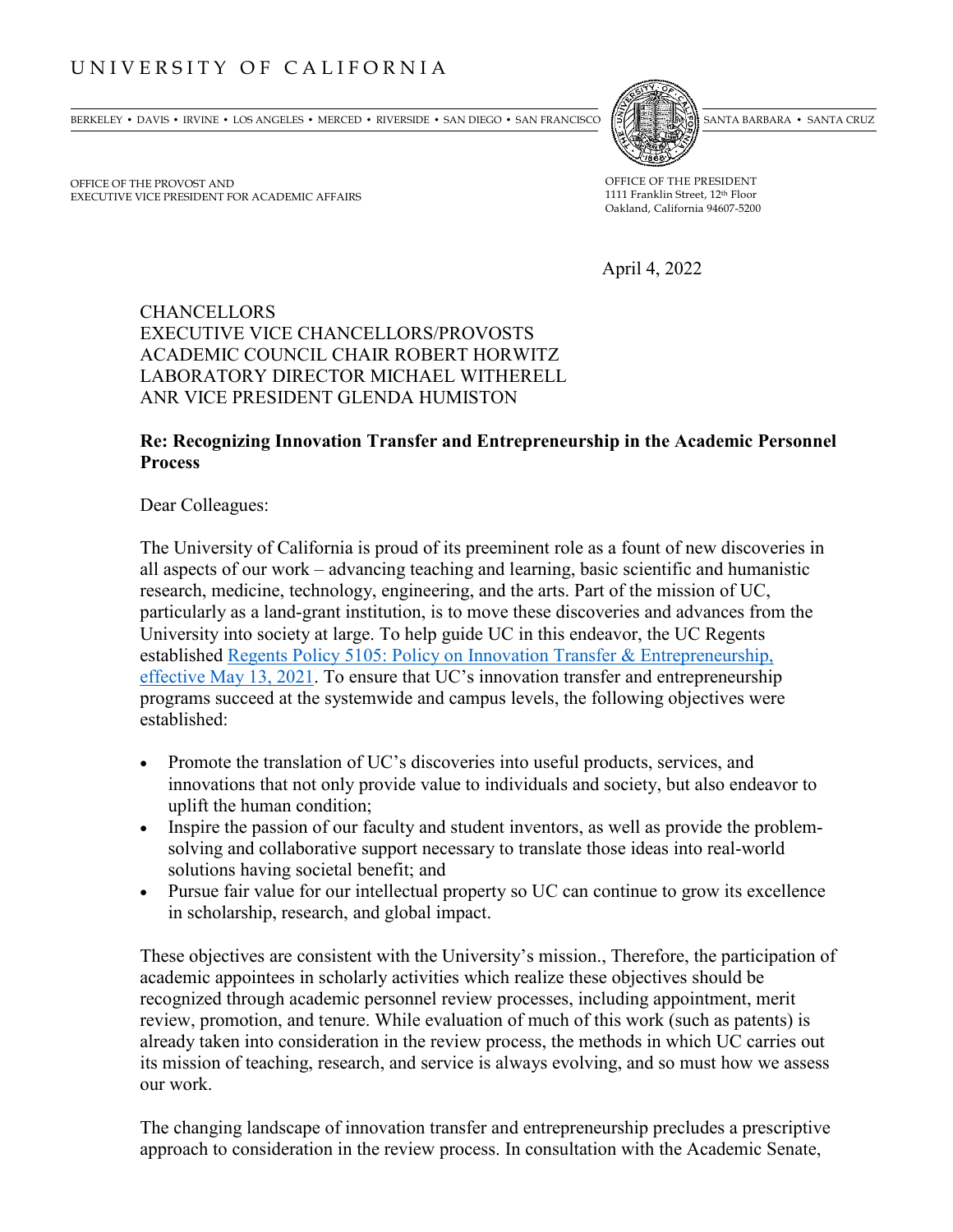contributions should be evaluated under the current framework of the Academic Personnel Manual (APM) and may fall under areas of teaching, research and creative work, or service. APM section 210-1.c(4)d provides useful flexibility in the application of review criteria where the work of faculty members departs from established academic patterns or where changes in emphasis and interest occur in an academic career. This flexibility does not relax the high standards of UC but, rather, acknowledges that scholarship will evolve and the University will enter new fields of endeavor and refocus its activities over time.

The following list represents examples of activities that might be presented in the review process where applicable.

- Applied research and/or research translation through public-private partnerships
- Research and/or development funding or support from industry, private ventures, or other for-profit sources
- Technology transfer-related grants and contacts
- Contributions to team science, such as externally-sponsored centers and institutes, and other collaborative systems for scholarly discovery
- New approaches and innovative methods for teaching and learning
- Creation of intellectual property and disclosures submitted
- Dissemination of knowledge through nontraditional means
- Patents, copyrights, or licenses of inventions, processes, procedures, software, or creative works – applied for, pending, and awarded
- License or royalty income received
- Clinical advances in procedures and practices
- Creation and contributions to start-up companies or services
- Commercialization and impact of research and other scholarly activities
- Mentoring, nurturing, and encouraging innovative, inventive, and entrepreneurial drive in students and peers
- Supporting diversity of culture and perspective in innovation transfer and entrepreneurship through sponsorship and visibility of translational research by persons underrepresented in these areas
- Providing students with translational research and entrepreneurial experiences that provide a connection to real-world problems

As is already established in the APM, candidates for review are best served by documenting context, quality, and level of contribution in their endeavors. Academic appointees presenting translational research, innovation, and entrepreneurship activities should demonstrate how their work significantly contributes to the reputation of UC and to societal good. Recognizing the diversity of scholarship and research at UC, campuses are encouraged to formulate standards for consideration of such activities in the review process, paying attention to departmental and disciplinary distinctions.

To meet the objectives established by the Regents and expected of a preeminent institution, it is missionally important that UC recognize the integrative nature of basic research, innovation transfer, and entrepreneurship. I request that you to work with your faculty to credit less-traditional activities as well as basic research in the review process.